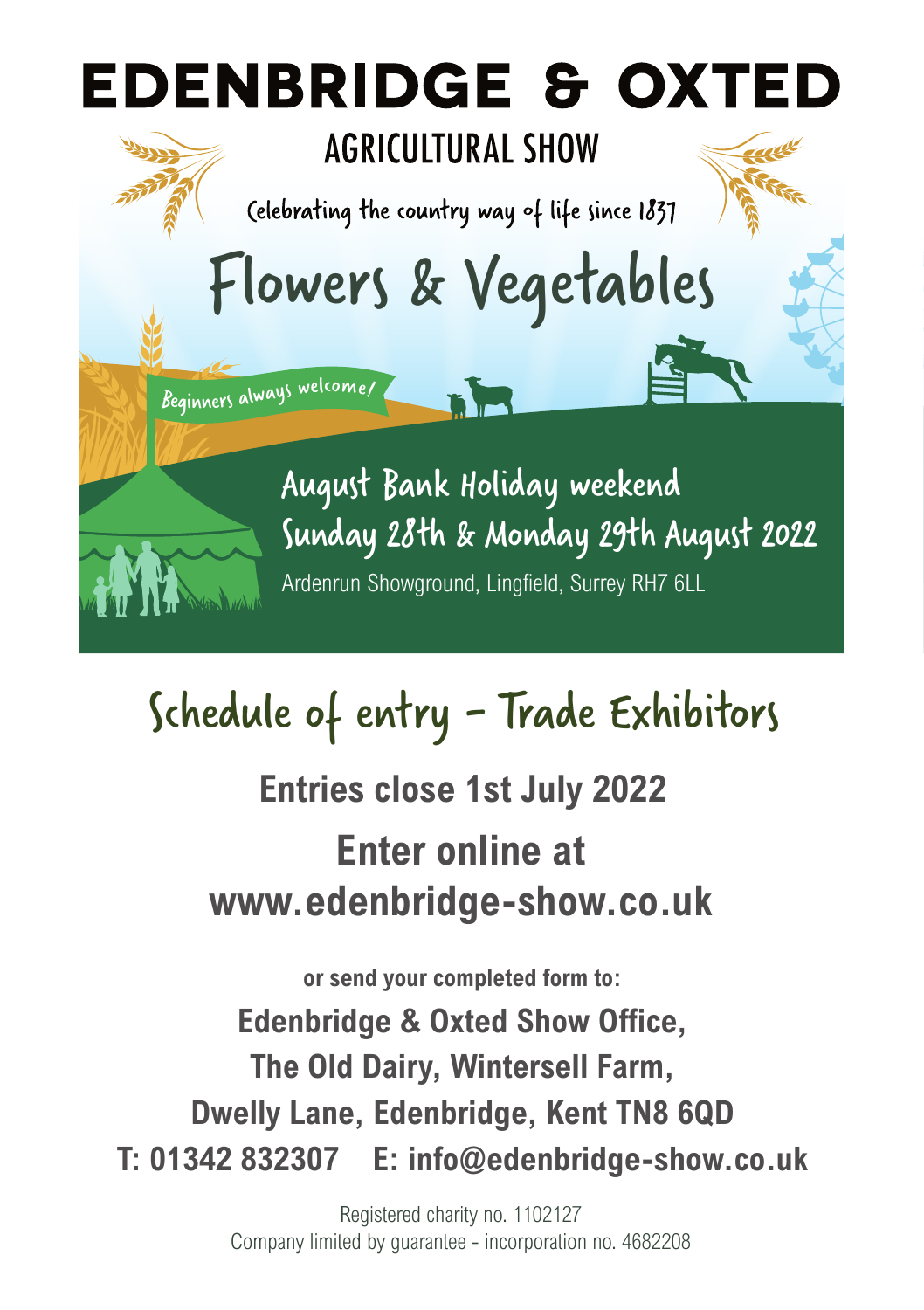Regular visitors to our show will know that the Horticulture Marquee is the place to go for vibrant colours, scents and creative displays. We offer the chance for amateur gardeners, florists and cooks to show off the fruits of their hard work in the garden and the kitchen before an esteemed panel of expert judges. Prize cards, prize money and trophies are awarded for merit.

It's not just for the keen hobbyist or enthusiast either. Professionals come from the far corners of the country to compete in their specialist area in our trade classes.

Never entered before? Want to ask a question? Get in touch with us to find out how easy it is to be a part of the fun at the Edenbridge & Oxted Show.

Email info@edenbridge-show.co.uk or call 01342 832307.

Contents

- p3 Classes for Trade Exhibitors
- p4 Staging Options
- p6 General Regulations

Judges

Mr J Penney Mr C Tomlin

## Volunteer Horticulture Committee

Mr & Mrs J Bradford Ms D Hayter

Ms L Mason Mrs F McCarthy Mrs J Perring (Chairman) Ms M Watts (Chief Steward)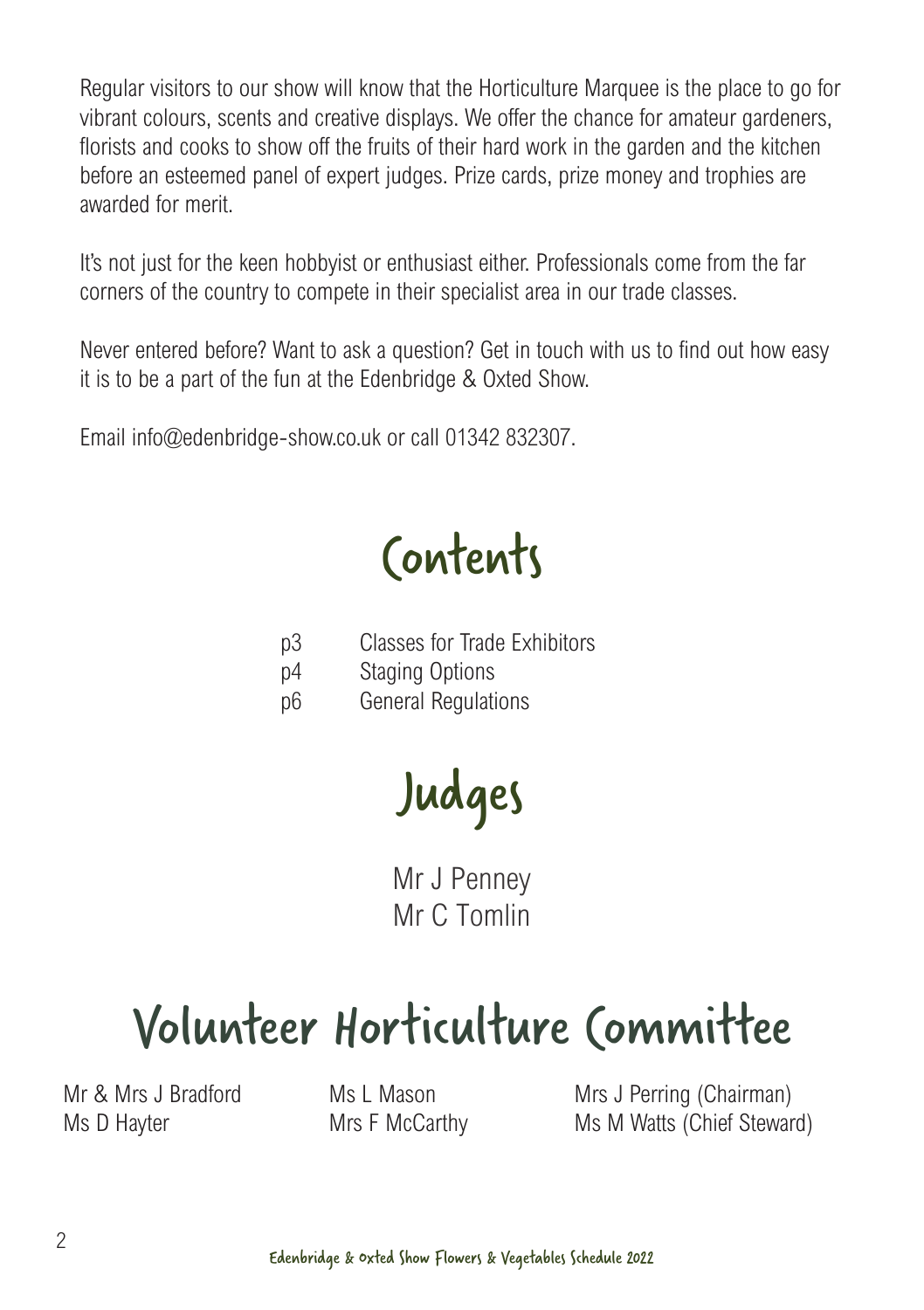### Trade Competition

The Horticultural Marquee (Trade Section) will be open to the public at approximately 10.00am, once judging has finished, and will close at 5.30pm on Sunday 28th August 2022. It will re-open at 9.00am on Monday 29th August 2022, with sell-off at 4.00pm, and closing at 5.00pm. For detailed regulations, please see p6.

#### **Class H1: Best Display of Flowers and Plants or Vegetables Class H2: Best Display of Horticultural Sundries or Education**

Professional nurserymen and seedsmen are invited to enter. Entry Fee: £70

#### **Prizes & Trophies:**

*The Colonel Lord Astor of Hever Challenge Cup (ref H14)* - Awarded to the 'Best exhibit, excluding roses, staged from a small nursery' (to be defined by the Committee). *The Lady Churchill Challenge Cup (ref H1)* - Awarded to the most meritorious exhibit in class H1.

#### **The Butyl Products Large Gold Medal Card - £500**

**Gold Medal Card - £300 Silver Gilt Medal Card - £200 Silver Medal Card - £100 Bronze Medal Card - £50**

*Our thanks to Butyl Products for sponsoring the Large Gold Medal Card for this class.*



Keep up with our news and join the conversation on our social media feeds.

Search @EdenbridgeOxtedShow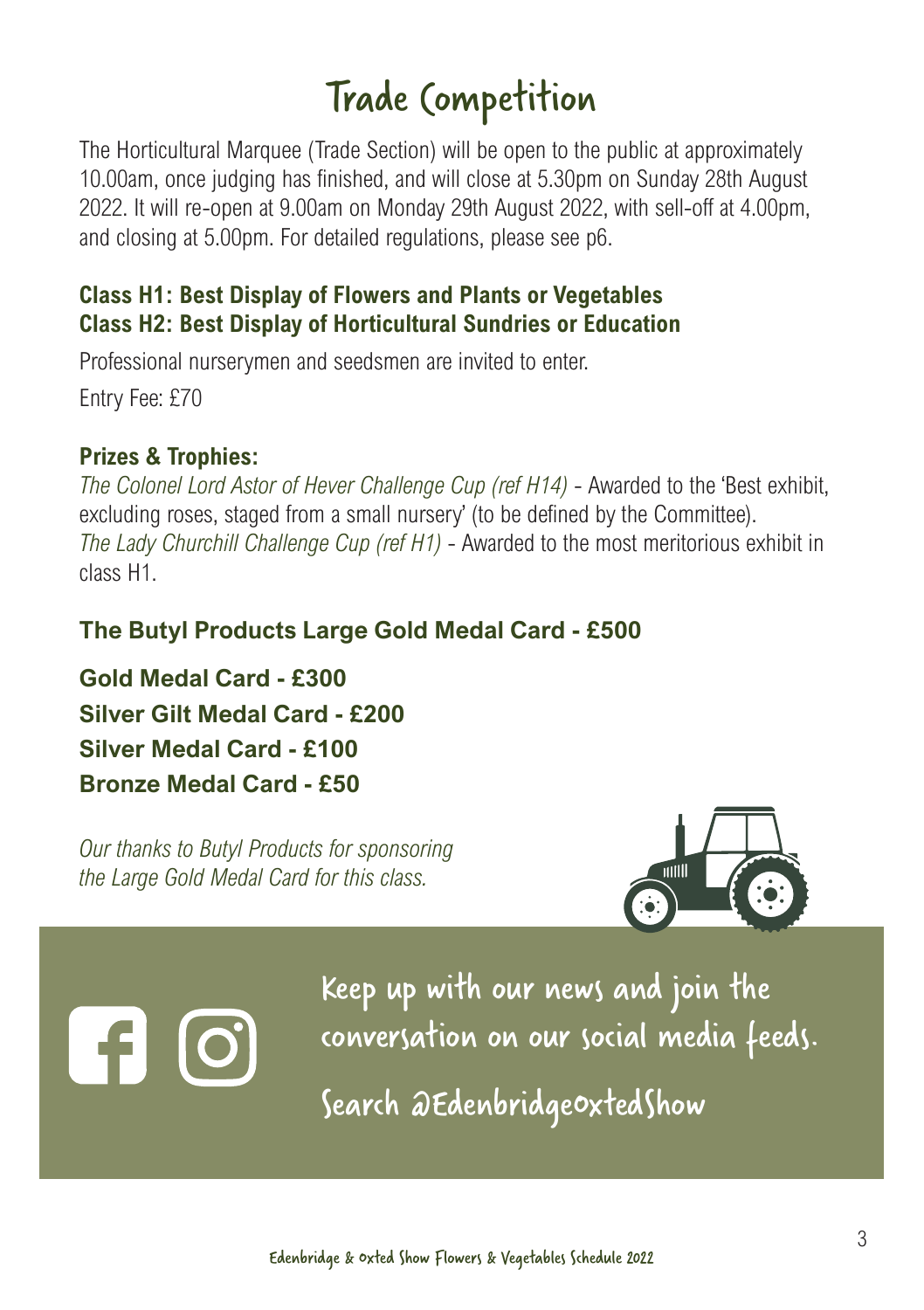## Staging Options



### Need additional space?

Tier 1 on options 2 & 3 can be extended forward by 0.6m, increasing the depth to 2.1m.

Options continue overleaf...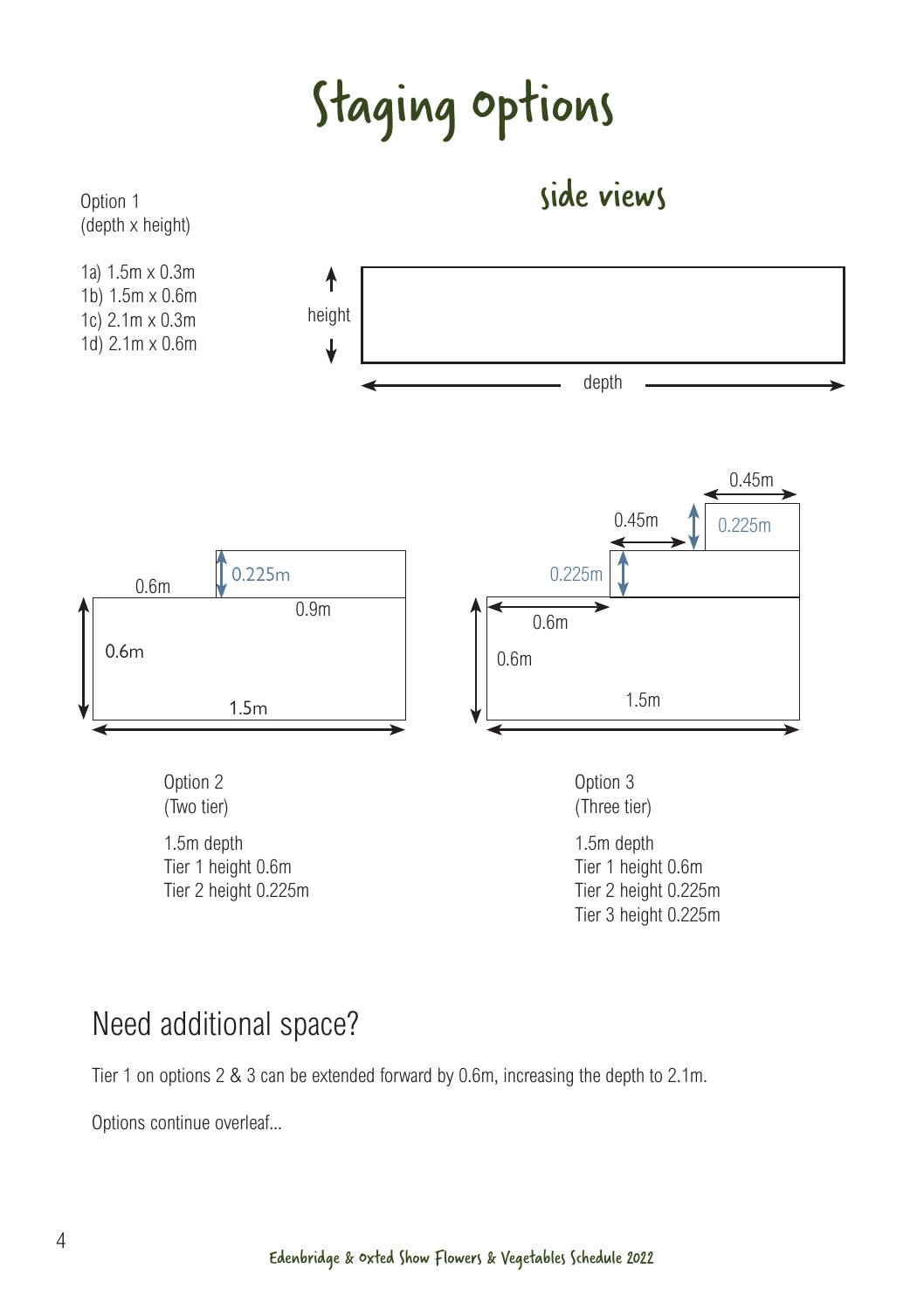## Staging Options (continued)



Minimum frontage: 3m/10ft, can be increased in multiples of 1.5m/5ft Backrails: 2.4m/8ft high from ground level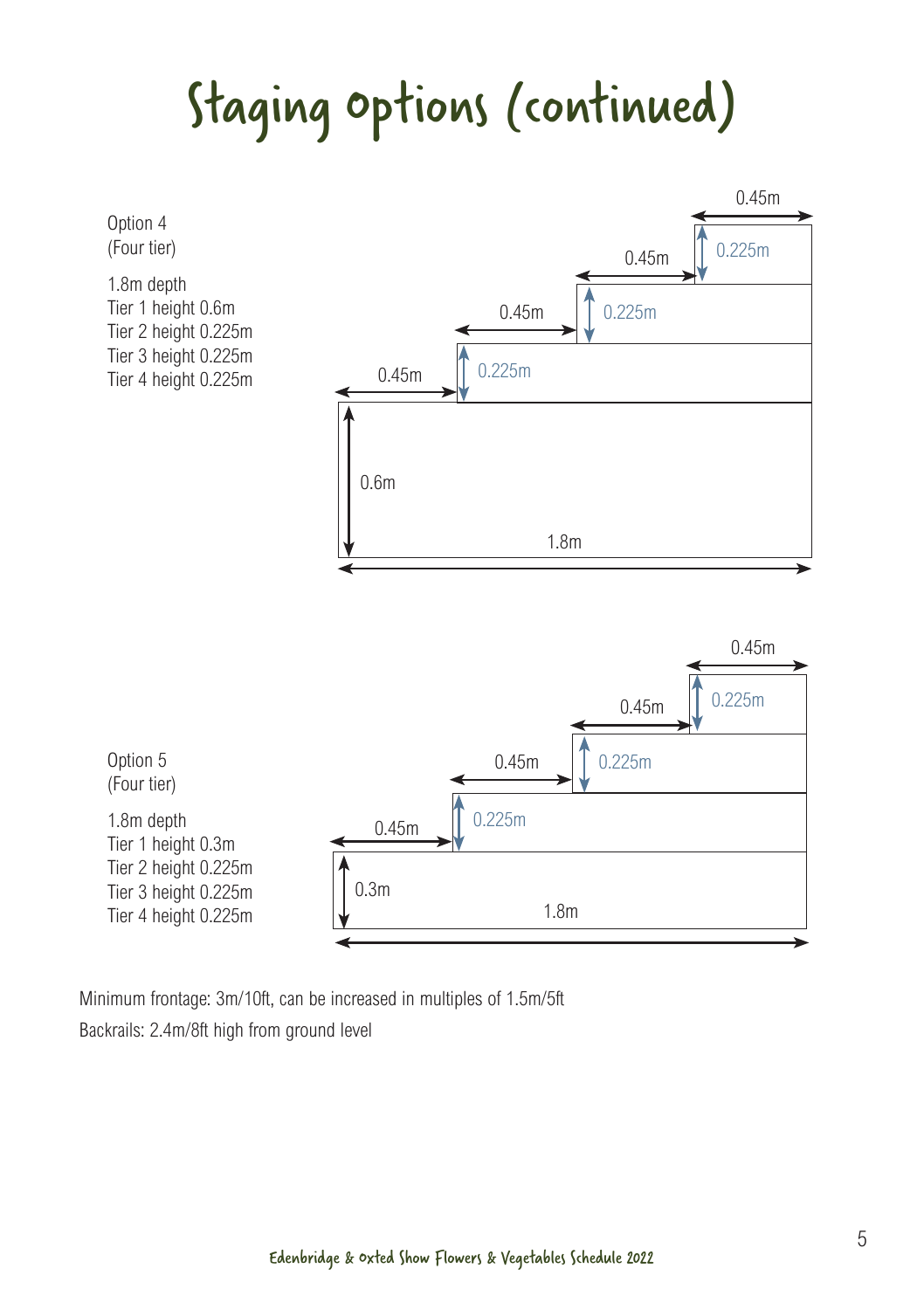### General Regulations

- 1. Exhibits are invited from nurserymen, growers and public sector contractors. All trade entries must be made on the official form or online and must be received together with correct entry fees no later than 5th August 2022. No exception can be made to this rule. Proof of posting is not proof of delivery. Entry fees will not be refunded in the event of an exhibitor's failure to stage any of the exhibits entered. Entries made after this date will not be accepted.
- 2. Applications will be subject to a selection process and the Committee reserves the right to reject any application as availability of space is limited.
- 3. With space being limited, it is important that none should be wasted. If an exhibitor wishes to cancel their booking, this will only be refunded if the cancellation is received in writing to the Show Office thirty days or more before the Show opens. A £25 deduction will be made to cover administrative costs.
- 4. Should cancellation of the event be necessary after entries have been made, exhibitors will be offered a refund or carry-over to a subsequent event of all entry fees paid. The Show accepts no liability for additional expenses incurred by exhibitors in the event of cancellation.
- 5. Excavations are not permitted in the Horticultural Marquee.
- 6. Danish trolleys are not to be used for the display of plant material.
- 7. All staging will be provided by the Show Organisers (see point 14 below and p4-5 above).
- 8. Only exhibitors producing a valid Horticultural Exhibitor's Pass will be admitted for the purpose of set-up and clearing of exhibits.
- 9. Exhibitors will be able to access the marquee to set up from 9.00am on Thursday 25th August and must be completed by 8.00am on Sunday 28th August; judging will commence at 8.15am. The marquee will open to the public from 10.00am on Sunday 28th August, after the judging has been completed, and will close at 5.30pm. On Monday 29th August the marquee will open at 9.00am and exhibitors will be permitted to sell from their stands at 4.00pm, with the marquee closing at

5.00pm at the Stewards' discretion.

Exhibits should be maintained in the condition in which they are judged throughout the Show. Any group not so maintained will forfeit any prize monies and application for space in future years will be refused. No part of the exhibit is to be removed or taken away until 4.00pm on Monday 29th August at which point sold items can be collected.

- 10. Stands must be manned at all times when the Horticultural Marquee is open to the public.
- 11. Two sales tables will be supplied and positioned by the Stewards. These cannot be moved without permission from the Horticulture Chairman and no extensions will be allowed. The appearance of the Sales Area will be taken into account when judging trade exhibits. The tables should be covered with the same type of material as that which is used on the main staging and be draped to the floor to ensure a uniform appearance. Sales tables should be maintained in a presentable condition that does not distract from the main exhibit. Boxes or pots on the selling table must be covered and kept neat and tidy.
- 12. Only plants grown by the exhibitor may be sold from these tables. Items not relating to horticulture are not permitted to be sold.
- 13. Exhibitors will be permitted to sell catalogues and packets of seeds from exhibition trays that must not exceed 2'6" x 2'. No more than two seed trays are permitted and must be sited so as not to distract from the main exhibit.
- 14. Please indicate on the application form the frontage / length of staging that you require along with your desired staging option. Staging is free of charge and is only available in the sizes and variations stated. If you wish to have your exhibit on the ground, but require edge boards, please indicate this on the application form by writing "on ground" in the staging option section. For safety reasons, exhibitors are not permitted to stand on the staging. Staging cannot be altered upon arrival at the Show and must be booked in advance. Black or dark green backing cloth should be used by Exhibitors.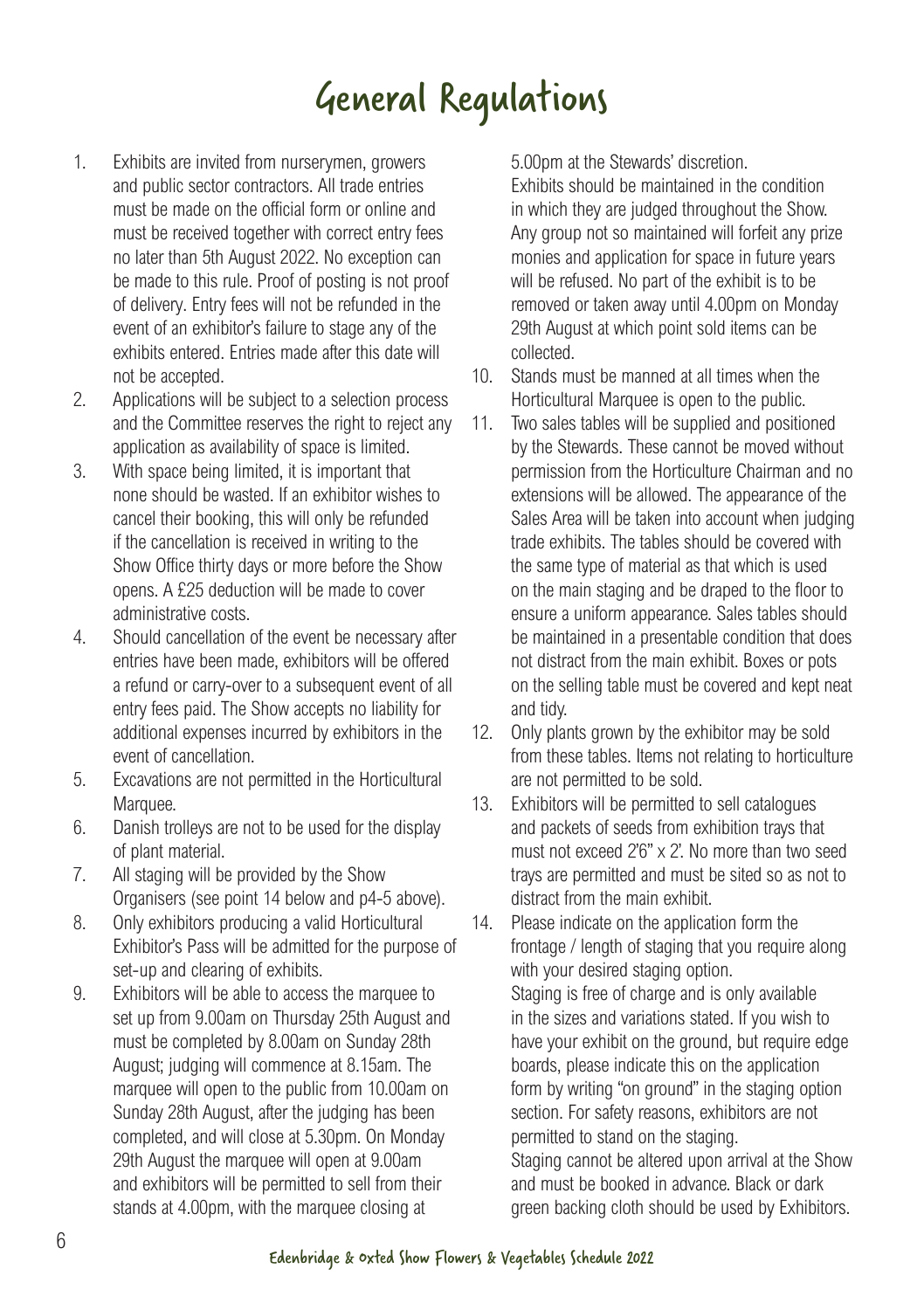### General Regulations (continued)

Cloths of other colours may be permitted subject to the approval of the Stewards. Where exhibitors have selling tables, they are expected to provide sufficient cloth to cover the table and back the selling area. The same type of materials as used on the main staging must be used to ensure a uniform appearance. The framing for backing around the sides will be 8' in height and will be extended across to include the selling area. Exhibits will be arranged under the direction of the Stewards and, when staged, may not be removed, with the exception of sales, until the termination of the Show.

All exhibits must be correctly and distinctly named. Error in naming will not result in disqualification but the judges will recognise correctness and distinctness of naming as telling in favour of an Exhibitor. Exhibitors must display name boards fixed to the back rail and not exceeding 12" x 9", showing their name, address and telephone number. One board at each end of a wall site is permitted and on island sites one board on each side.

- 15. Subject to the approval of Stewards, no more than one "Collection Offer" card may be displayed by each Exhibitor. These should be in close proximity to the collections to which they refer; the maximum size of the cards to be  $9" \times 7"$  containing the name and cost of the collection neatly printed in black type on white. An Exhibitor may charge for catalogues and price lists and a card may be attached, not exceeding 24 sq. ins. bearing the words "Catalogue Price". Catalogues and price lists must be neatly displayed in appropriate holders.
- 16. All exhibits must be of a horticultural nature and must have been grown by the Exhibitor or their employee for at least two months prior to the date of the Show.

Artificial material is not permitted to make up any part of the exhibit.

The Edenbridge & Oxted Agricultural Show expects a high standard of plants and presentation to be adhered to at all times.

All packaging and waste should be kept out of

site from the public. Exhibitors with central sites should ensure that space between their exhibit and the exhibit behind is masked to keep a tidy appearance.

Stand pipes will be available for general watering purposes.

- 17. Judges have the power to withhold prizes in any class if they think the exhibits to be unworthy. Their decision is final.
- 18. Prize money will be paid electronically into the entrant's nominated bank account after the event. Entrants should take care to ensure they enter the correct information on the entry form.
- 19. All exhibitors and their assistants shall leave the place of exhibition punctually at the time appointed for judging, and any exhibitor or their assistant who remains in the place of exhibition after the time stated for judging shall be liable to have their exhibits disqualified.
- 20. Any exhibitor obtaining or attempting to obtain a prize fraudulently will forfeit any prize money or prize. The prize will be awarded to the competitor next in order of merit.
- 21. Any protest must be made in writing and handed to a Steward before 12 noon on Sunday 28th August 2022.
- 22. Each horticultural trade exhibitor will receive one free vehicle pass. This provides access to the rear of the Horticulture Marquee. All Exhibitors' vehicles parked in the Horticultural vehicle park must display a valid parking pass.
- 23. Exhibitors will be allocated 2 passes for both days of the Show. Additional passes can be purchased in advance of the Show for £18 each per day.
- 24. Horticultural trade exhibitors may use the Show's camping facilities by booking a camping pass with their entry. A pass is needed for a tent, caravan or motor home and these must be sited in the Trade Stands Camping area. Camping passes for trade exhibitors are free of charge but must be booked in advance.
- 25. Security will be on site from Thursday 25th Tuesday 30th August and a Security officer will be provided to man the Horticultural Exhibitors gate from Sunday 28th – Monday 29th August. While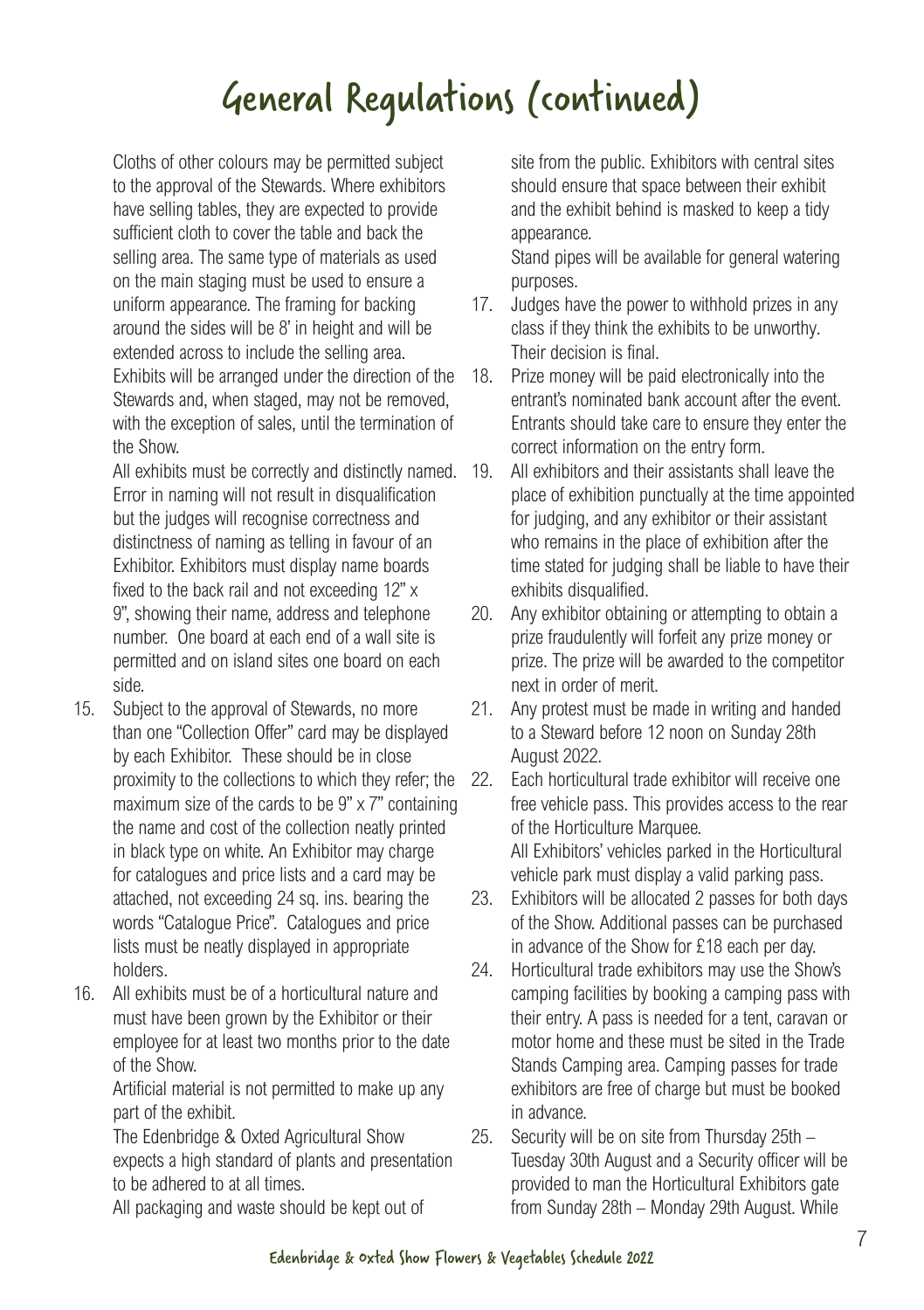### General Regulations - continued

security is provided for the duration of the Show and every precaution will be taken to ensure the safety of exhibits, exhibitors are reminded that exhibits are left at their own risk. The organisers, their officers and servants will not be responsible for loss or damage of any exhibit or privately owned apparatus and fittings, either at the Show or in transit, nor for loss or damage to any vehicle brought into the Showground during the period of occupation of the Edenbridge and Oxted Agricultural Show.

The exhibitor assumes responsibility for their stand and all items exhibited therein, and accepts liability for all claims arising out of the exhibition, handling and housing of such exhibits and the conduct of the stand generally. The exhibitor shall indemnify the Show against all claims, damages or expenses whatsoever in any way arising out of the presence of the exhibitor and their exhibits on the Showground. All exhibitors must hold public liability insurance for the minimum limit £5m indemnity and provide proof of this insurance cover together with a completed risk assessment form to the Show Office upon application for a stand.

- 26. All exhibitors must conform to the Rules and Regulations and must carry out any instructions given by the Stewards in charge. The Show Organisers reserve the right to withhold all prize money from any exhibitor breaking any of these rules.
- 27. Exhibitors will be wholly responsible for any claims made by any person or persons whom they employ under the Employers' Liability Act or the Workmens Compensation Act, 1925, or any amendment thereof or otherwise and shall indemnify the Show Organisers against all such claims and against all costs and proceedings in respect thereof.
- 28. The Event Safety Officer is the designated COVID-19 officer for the Show and will be assisted by the Show's stewards, security and medical staff. The Show will implement any government restrictions and best practice advice required both during the build-up and operation of the Show. These may include social distancing, signage, hand

sanitising stations, requirement to wear face masks, areas with limited access and controlled routes of flow.

The exhibitor assumes responsibility for ensuring that their trade area, exhibits and activities comply with all legal requirements and best practice COVID-19 advice as may be in place at the time of the event to protect the safety of exhibitors and public alike. Exhibitors undertake, if requested, to provide a specific risk assessment relating to such compliance and to provide any personal protective equipment, signage and consumables such as masks, screens, sanitiser etc as may be required or advised.

- 29. Data given upon entry of any classes to Edenbridge & Oxted Agricultural Show will be retained and used to provide you with reasonable information about your participation and about the event in general. It may also be provided to various and relevant societies for checking eligibility and for publication of results, and may be published in the Show's catalogue, social media and website. By providing data you are giving permission for that data to be stored on the Show's systems and databases. The Show's Privacy Policy can be found on our website at www.edenbridge-show.co.uk
- 30. By entering a competition class you permit the Show Organisers to use your name and photographs of your exhibit in our publicity material. This could be online, in print and could be supplied to third party media organisations for publication.
- 31. The Show Organisers reserve to themselves the sole and absolute right to interpret these or any other prescribed regulations and conditions, entry forms or sheets, and arbitrarily to settle or determine all or any matters questions or differences in regard thereto or otherwise arising out of or connected with or incident to the Show; also to refuse or cancel awards or prizes, medals or reserve numbers or alter any conditions as the Show Organisers may deem expedient. Also to substitute other judges for those announced, or to make additional appointments, and reserve the right to refuse entries.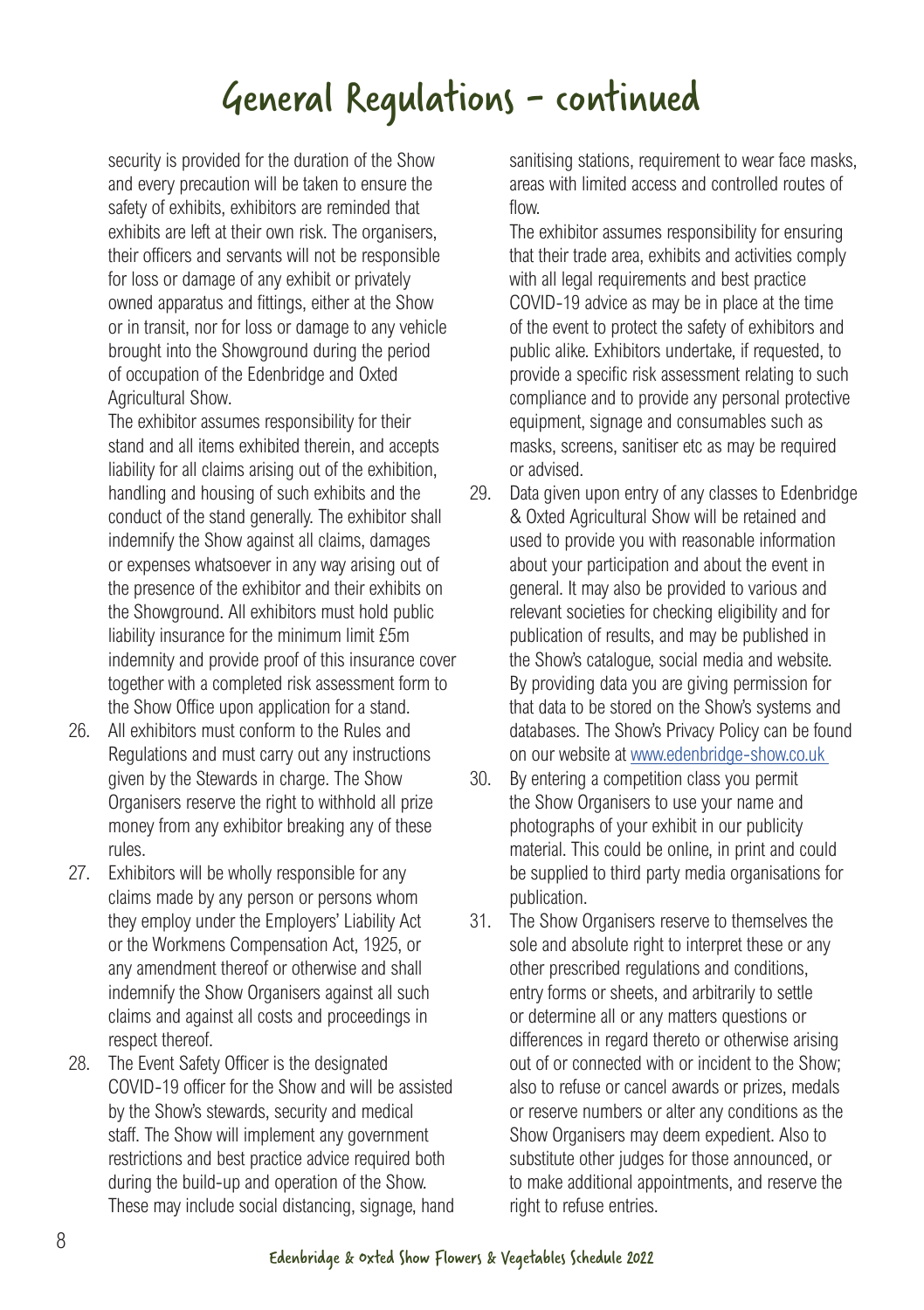# Could you become a sponsor?

You might have noticed that some of our competition classes have a sponsor who kindly contributes to the prize fund. Sponsors can be individuals or companies. We can offer a package of benefits to help you get the most from your support.

We acknowledge sponsors in our prize schedules (printed and online) and we can tailor a great sponsorship package to suit you that can increase your visibility with our competitors and visitors.

For more information and an informal chat about the opportunities for sponsorship then please call or email our Show Office.

Contact: Judy Whittaker, Show Director, on 01342 832307 or email showdirector@edenbridge-show.co.uk



**Bulk Liquid Storage Products** 



With heritage dating back to 1965 and and a product development story that began on our family farm near Lingfield, Butyl Products Group is a world leading manufacturer of liquid storage tanks for agricultural and horticultural applications as well as a leading manufacturer and installer of geomembrane linings for lagoons, reservoirs, ponds and lakes.

See www.butek-tanks.co.uk for our liquid storage solution with a fast delivery service throughout the UK.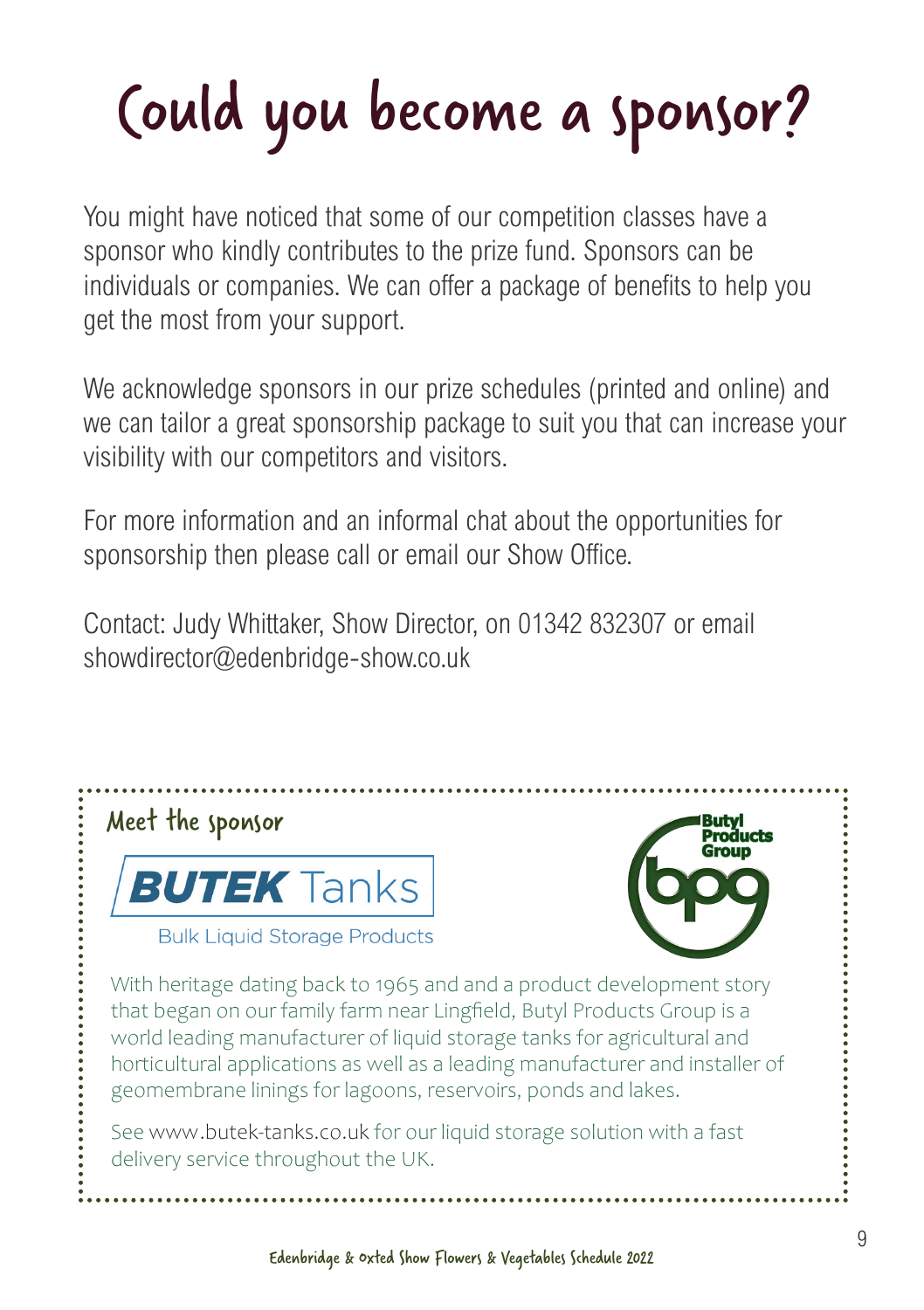## Application Form

| <b>Company Name</b> |          |
|---------------------|----------|
| Address             |          |
|                     | Postcode |
| <b>Contact Name</b> |          |
| <b>Phone Number</b> | Mobile   |
| Email               |          |

I wish to apply to exhibit the following in the Horticultural Marquee:

| Staging Option: (please circle) 1 2 3 4 5                            |              |          | On Ground |
|----------------------------------------------------------------------|--------------|----------|-----------|
| If Option 1, confirm dimensions:<br>If Option 2 or 3, confirm depth: |              |          |           |
| Width of your stand: (please circle)                                 | 3.75m(12'6") | 4.5m(15) | 6m (20)   |
| Edge boards: (length in metres)                                      |              |          |           |
| Backrail (length in metres)                                          |              |          |           |

If you have any special requirements please note below:

CONTINUES >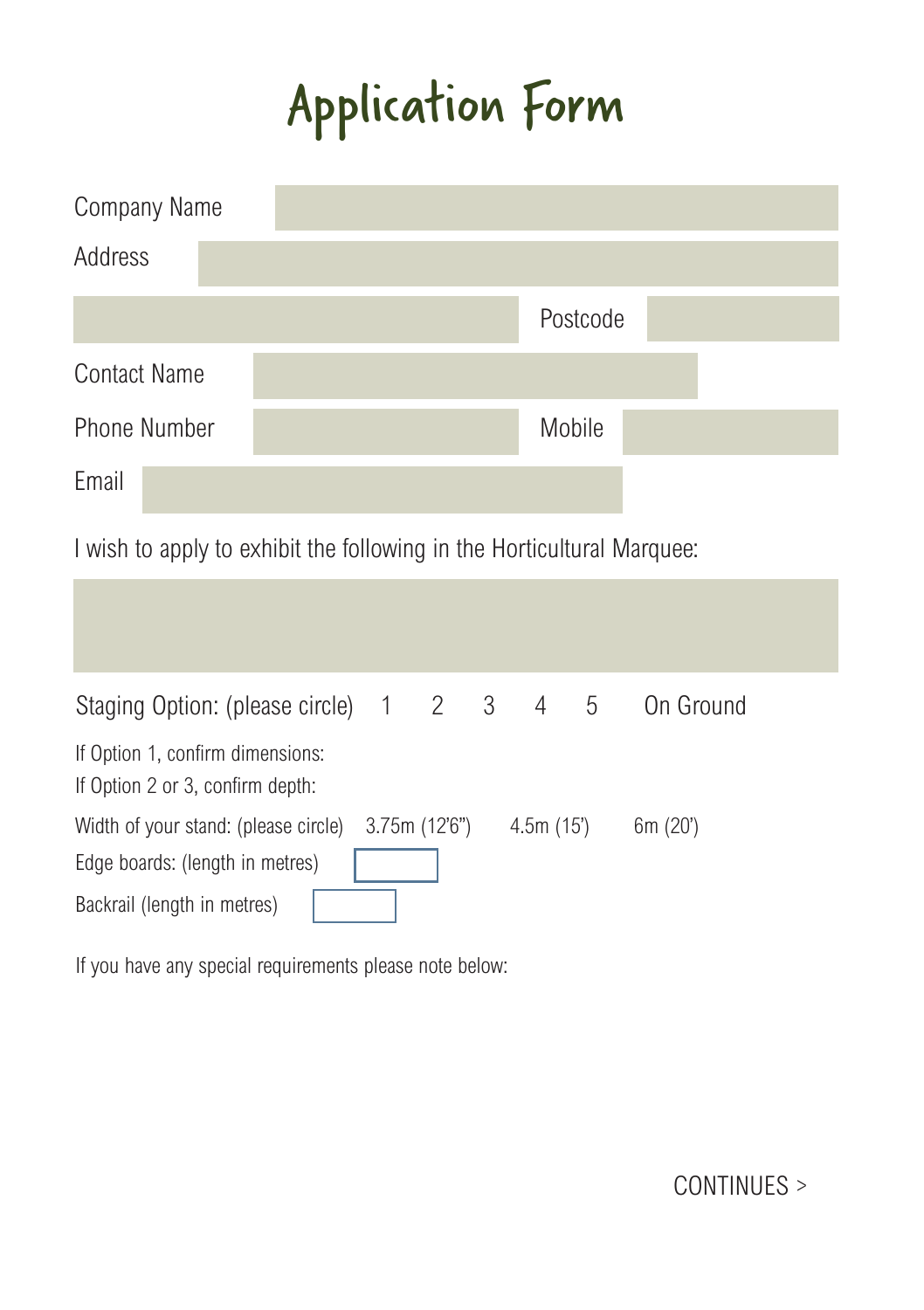

#### CATALOGUE DESCRIPTION

Each exhibitor will have an entry in the Show Catalogue by way of company name and contact details, together with a brief description of their products. Please indicate below any specific wording you would like included (maximum 20 words).

| Website:                                                                                                                                                                                                                           |  |                 |                               |                                         |                       |
|------------------------------------------------------------------------------------------------------------------------------------------------------------------------------------------------------------------------------------|--|-----------------|-------------------------------|-----------------------------------------|-----------------------|
| Social media acounts:                                                                                                                                                                                                              |  |                 |                               |                                         |                       |
| 2 passes are included in your entry fee. Extra day passes are £18 each.<br>No. of additional passes needed:                                                                                                                        |  |                 | (please add cost to fee paid) |                                         |                       |
| Please tick if you need a camping pass                                                                                                                                                                                             |  |                 |                               |                                         |                       |
| All prize money will be paid electronically after the Show. Please therefore provide bank details for<br>this purpose should you win.                                                                                              |  |                 |                               |                                         |                       |
| Sort code:                                                                                                                                                                                                                         |  | Account Number: |                               |                                         |                       |
| Account in name of:                                                                                                                                                                                                                |  |                 |                               |                                         |                       |
| Acceptance of this application by Edenbridge & Oxted Agricultural Show will create a binding<br>contract on and subject to the Regulations contained herein.<br>Please sign below to confirm your acceptance of these Regulations. |  |                 |                               |                                         |                       |
|                                                                                                                                                                                                                                    |  |                 |                               | Don't forget - we<br>also need proof of |                       |
| Position                                                                                                                                                                                                                           |  |                 |                               | your £5m public                         |                       |
|                                                                                                                                                                                                                                    |  |                 |                               | liability insurance                     | and a risk assessment |
| Date                                                                                                                                                                                                                               |  |                 |                               | form from you!                          |                       |
| Payment of £70 to be made by cheque or BACS with application<br>Cheques payable to Edenbridge & Oxted Agricultural Show                                                                                                            |  |                 |                               |                                         |                       |

BACS to: 30-92-92, 00126806